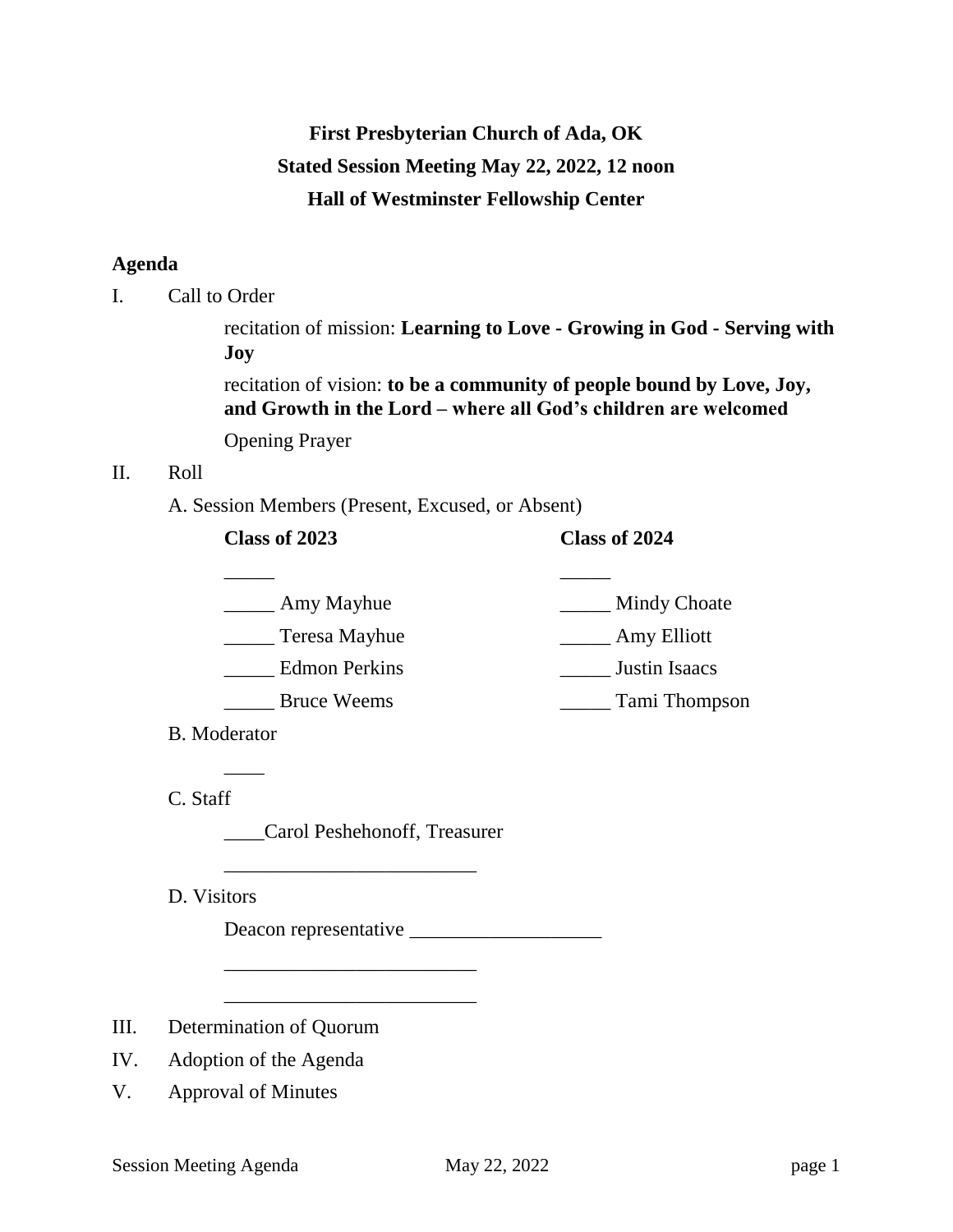*Session Meeting April 24, 2022 (attached)*

VI. From the Treasurer

*April financial reports (attached)*

VII. Examination of Session Members Elect

Book of Order G-2.0402

When persons have been elected to the ordered ministry of ruling elder or deacon, the session shall provide a period of study and preparation, after which the session shall examine them as to their personal faith; knowledge of the doctrine, government, and discipline contained in the Constitution of the church; and the duties of the ministry. The session shall also confer with them as to their willingness to undertake the ministry appropriate to the order. If the examination is approved, the session shall appoint a day for the service of ordination and installation.

- VIII. From the Clerk of Session
- IX. The Ministries by Committee, Etc.

Christian Education

Congregational Life and Membership

Deacons

Finance

Mission and Evangelism

Missions has made a gift totaling \$100 dollars to Teresa and Anthony White as graduation gifts. We will have a Minute for Missions coming this Sunday to let everyone know of the upcoming Pentecost Offering. The chair received documents from Bruce about other offerings through the year and information regarding Missions duties. The chair would like to thank Bruce for making that available.

Nominating

(Scott will set up an organizational meeting with Mindy and Bruce for mid-June.)

Personnel and Administration

#### Property

Property has had two requests for building usage, the Sweatt's wish to use the Westminster on July 15th in the evening and the Classic Arts Academy would like to use the facilities on June 20-24th most likely from 8-12. There are no conflicting events during these times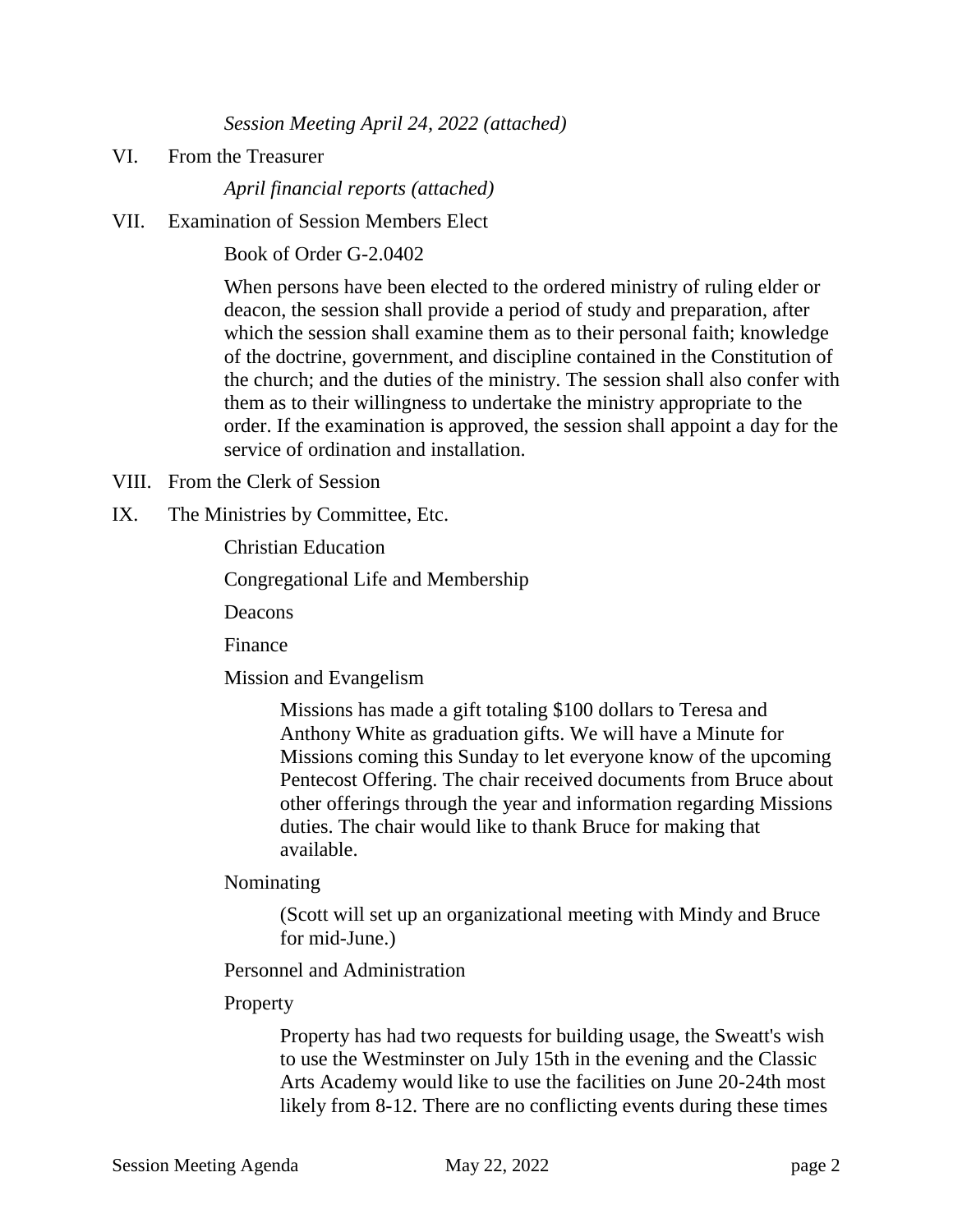and property has approved it to be put before session. There were a couple of minor purchases of a small vacuum and a new head for the weedeater totaling less than \$150.

*Building usage application from Sweatt's, attached*

Worship

X. Continuing business

1. Scouting Unit 4 Update – Kurt Jackson, Charter Organization Representative

2. Shall we choose "leads" among the committee co-chairpersons? Would that be helpful? *(Session configuration, attached)*

# XI. New Business

- 1. Thank you notes:
- 2. \_\_\_\_
- 3. \_\_\_\_
- XII. Upcoming Key Dates (May and June calendars, attached)

Guest Preacher May 29<sup>th</sup>: The Rev. Dr. Rick Baggett

Guest Preacher June 5<sup>th</sup>: The Rev. Dr. Bill Galbraith

Elder of the month for May: Mindy; for June:

Next session meeting:

Scott on vacation May  $23^{rd}$ -June  $6^{th}$ , the Rev. Buddy Baltimore on call for pastoral concerns

XIII. On the Annual Planning Calendar

## **May**

-

**June**

Each committee provides a strategic plan update report to the session (Steering Committee provides plan reviews, reported to the congregation)

### **July**

The Session will ordinarily not meet in July

Annual Financial Review could be underway

- XIV. Sharing Time
- XV. Adjournment

Session Meeting Agenda May 22, 2022 **page 3** page 3